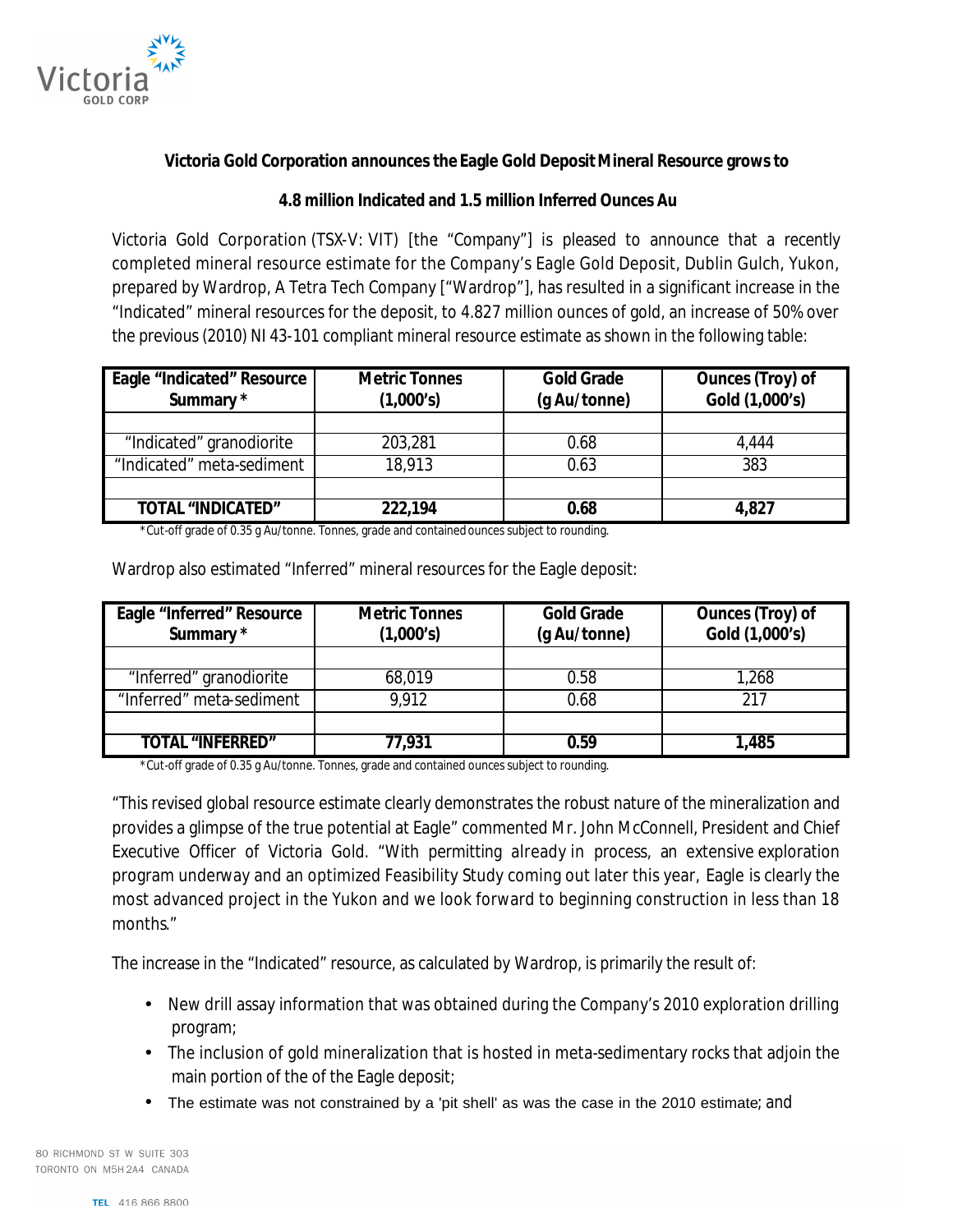

• Change in the cut-off grade as a result of a higher gold price.

The inclusion of gold resources hosted in meta-sedimentary rocks, which adjoin the granodiorite host at Eagle, is the result of updated geologic models of the Eagle mineralization that clearly demonstrate the continuity of gold mineralization in this unit and the adjoining granodiorite-hosted mineralization, as outlined by drill hole results. The 2010 mineral resource estimate for the project did not include any resources hosted within meta-sedimentary rocks.

Wardrop is currently carrying out a Feasibility Study (see News Release dated January 25, 2011) as a follow up to the Preliminary Feasibility Study completed in 2010 (see News Release dated March, 9, 2010) which includes Proven & Probable Reserves of 1.75 million ounces contained within the 2010 Resource Estimate. Wardrop is focused on optimizing the project economics and a completed Feasibility Study is expected by Q4 2011.

Greg Mosher, P.Geo., Senior Geologist, with Wardrop, is the Qualified Person responsible for the preparation of the mineral re source estimate and has reviewed and approved the technical information within this news release.

A conference call to discuss the resource update will be held at 11:00 am (EST) on March 22, 2011. Investors are invited to participate by connecting to the call using the following dial-in number:

| Participant dial-in numbers: | 416-695-7806 / 888-789-9572 |
|------------------------------|-----------------------------|
| Participant pass code:       | 5136770                     |

The call will be hosted by John McConnell, President & CEO, Ted Wilton, Vice President of Exploration, and Bill Keats, Exploration Manager- Yukon. Callers should refer to the newly posted PowerPoint presentation on the Victoria website, titled "2011 Eagle Resource Update".

## About the Dublin Gulch – Eagle Gold Project

The Dublin Gulch gold project covers a large area, approximately 28 kilometres by 15 kilometres and contains the Eagle Gold Deposit which hosts a National Instrument 43-101 compliant Probable Reserve of 1,751,000 ounces of gold contained in 66,141,000 tonnes of ore grading 0.823 g/t calculated at a gold price of \$900 per ounce. The Dublin Gulch property is situated in a highly prospective region of the central Yukon Territory is accessible by road year-round and is situated in the Mayo Mining District of Yukon Territory, Canada. Dublin Gulch is 100% owned by Victoria.

The technical content of this news release has been reviewed as accurate by Ted Wilton, CPG and PG, Vice President of Exploration, Victoria Gold Corp., as the Qualified Person.

## About Victoria